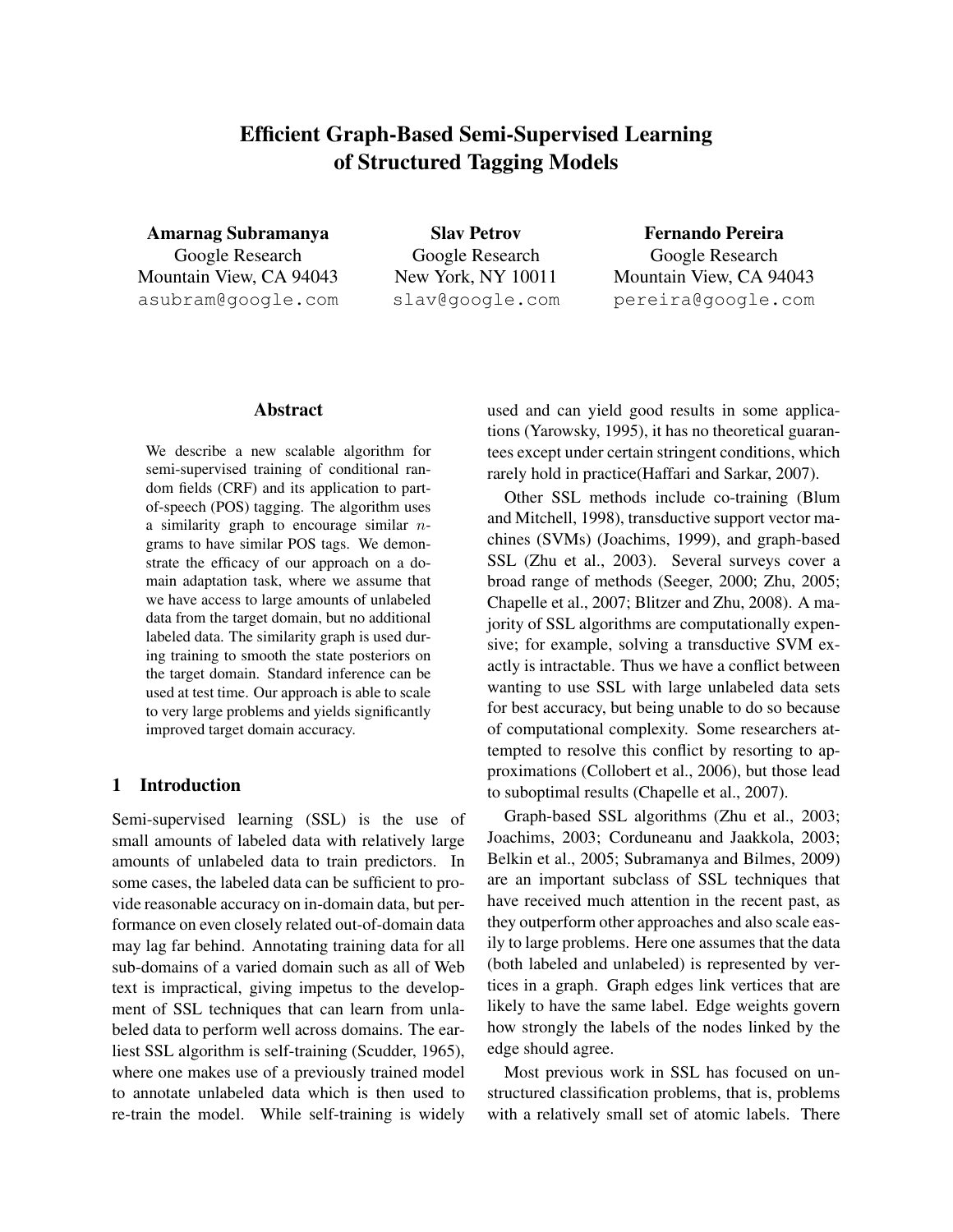has been much less work on SSL for structured prediction where labels are composites of many atomic labels with constraints between them. While the number of atomic labels might be small, there will generally be exponentially many ways to combine them into the final structured label. Structured prediction problems over sequences appear for example in speech recognition, named-entity recognition, and part-of-speech tagging; in machine translation and syntactic parsing, the output may be treestructured.

Altun et al. (2005) proposed a max-margin objective for semi-supervised learning over structured spaces. Their objective is similar to that of manifold regularization (Belkin et al., 2005) and they make use of a graph as a smoothness regularizer. However their solution involves inverting a matrix whose size depends on problem size, making it impractical for very large problems. Brefeld and Scheffer (2006) present a modified version of the co-training algorithm for structured output spaces. In both of the above cases, the underlying model is based on structured SVM, which does not scale well to very large datasets. More recently Wang et al. (2009) proposed to train a conditional random field (CRF) (Lafferty et al., 2001) using an entropy-based regularizer. Their approach is similar to the entropy minimization algorithm (Grandvalet and Bengio, 2005). The problem here is that their objective is not convex and thus can pose issues for large problems. Further, graphbased SSL algorithms outperform algorithms based on entropy minimization (Chapelle et al., 2007).

In this work, we propose a graph-based SSL method for CRFs that is computationally practical for very large problems, unlike the methods in the studies cited above. Our method is scalable because it trains with efficient standard building blocks for CRF inference and learning and also standard graph label propagation machinery. Graph regularizer computations are only used for training, so at test time, standard CRF inference can be used, unlike in graph-based transductive methods. Briefly, our approach starts by training a CRF on the source domain labeled data, and then uses it to decode unlabeled data from the target domain. The state posteriors on the target domain are then smoothed using the graph regularizer. Best state sequences for the unlabeled target data are then created by Viterbi decoding with the smoothed state posteriors, and this automatic target domain annotation is combined with the labeled source domain data to retrain the CRF.

We demonstrate our new method in domain adaptation for a CRF part-of-speech (POS) tagger. While POS tagging accuracies have reached the level of inter-annotator agreement  $(>\!97\%)$  on the standard PennTreebank test set (Toutanova et al., 2003; Shen et al., 2007), performance on out-of-domain data is often well below 90%, impairing language processing tasks that need syntactic information. For example, on the question domain used in this paper, the tagging accuracy of a supervised CRF is only 84%. Our domain adaptation algorithm improves performance to 87%, which is still far below in-domain performance, but a significant reduction in error.

### 2 Supervised CRF

We assume that we have a set of labeled source domain examples  $\mathcal{D}_l = \{(\mathbf{x}_i, \mathbf{y}_i)\}_{i=1}^l$ , but only unlabeled target domain examples  $\mathcal{D}_u = {\mathbf{x}_i}_{i=l+1}^{l+u}$ . Here  $\mathbf{x}_i = x_i^{(1)}$  $\binom{1}{i}x_i^{(2)}$  $\sum_{i}^{(2)} \cdots x_i^{(|\mathbf{x}_i|)}$  $i^{(|\mathbf{x}_i|)}$  is the sequence of words in sentence i and  $y_i = y_i^{(1)}$  $\binom{1}{i}y_i^{(2)}$  $y_i^{(2)} \cdots y_i^{(|\mathbf{x}_i|)}$  $i^{(|\mathbf{x}_i|)}$  is the corresponding POS tag sequence, with  $y_i^{(j)} \in \mathcal{Y}$ where  $Y$  is the set of POS tags. Our goal is to learn a CRF of the form:

$$
p(\mathbf{y}_i|\mathbf{x}_i; \Lambda) \propto \exp\left(\sum_{j=1}^{N_i} \sum_{k=1}^{K} \lambda_k f_k(y_i^{(j-1)}, y_i^{(j)}, \mathbf{x}_i, j)\right)
$$

for the target domain. In the above equation,  $\Lambda =$  $\{\lambda_1,\ldots,\lambda_K\} \in \mathbb{R}^K$ ,  $f_k(y_i^{(j-1)})$  $y_i^{(j-1)}, y_i^{(j)}$  $i^{(j)}, \mathbf{x}_i, j$  is the kth feature function applied to two consecutive CRF states and some window of the input sequence, and  $\lambda_k$  is the weight of that feature. We discuss our features in detail in Section 6. Given only labeled data  $D_l$ , the optimal feature weights are given by:

$$
\Lambda^* = \underset{\Lambda \in \mathbb{R}^K}{\operatorname{argmin}} \left[ -\sum_{i=1}^l \log p(\mathbf{y}_i | \mathbf{x}_i; \Lambda) + \gamma ||\Lambda||^2 \right] \tag{1}
$$

Here  $\|\Lambda\|^2$  is the squared  $\ell_2$ -norm and acts as the regularizer, and  $\gamma$  is a trade-off parameter whose setting we discuss in Section 6. In our case, we also have access to the unlabeled data  $\mathcal{D}_u$  from the target domain which we would like to use for training the CRF. We first describe how we construct a similarity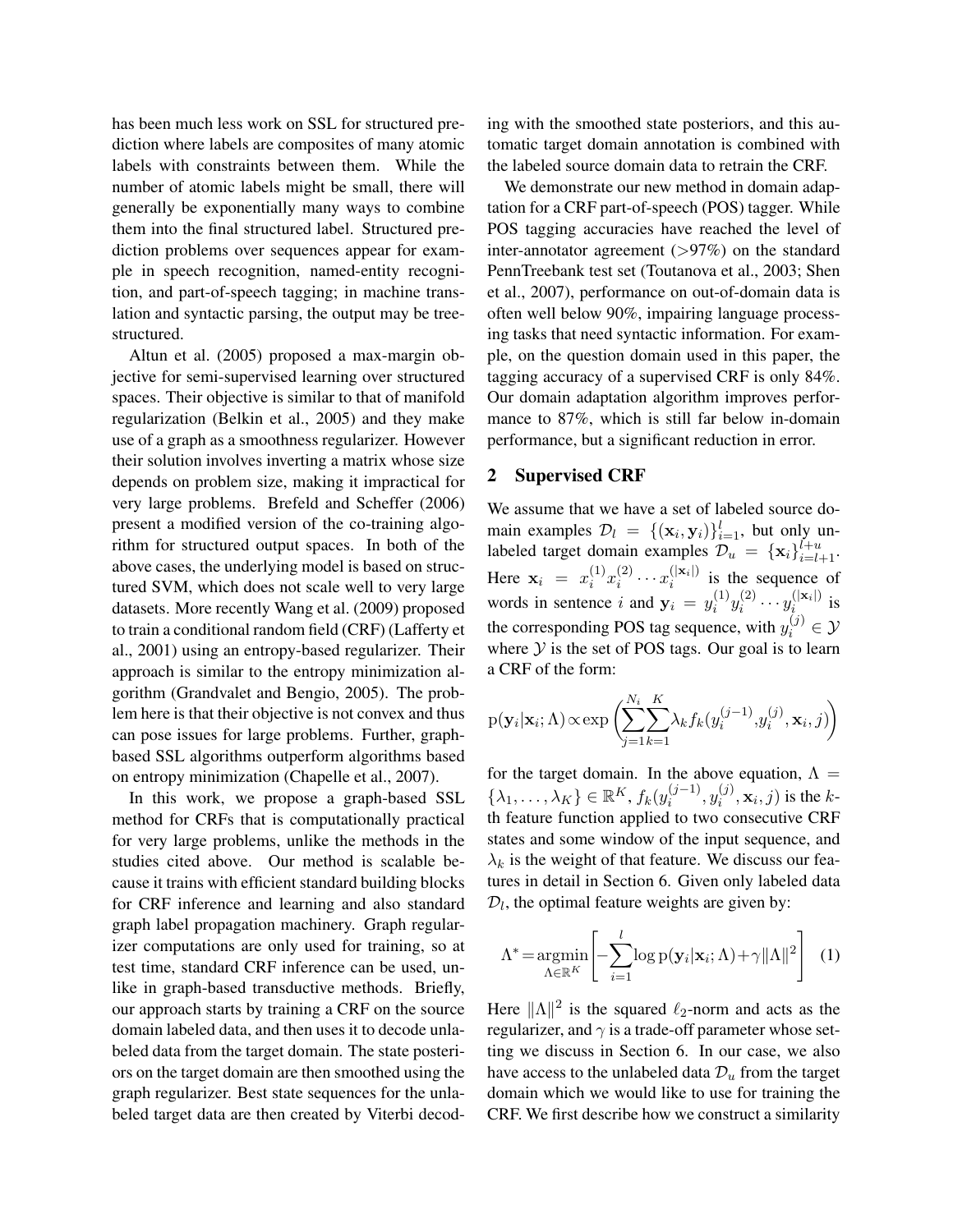graph over the unlabeled which will be used in our algorithm as a graph regularizer.

### 3 Graph Construction

Graph construction is the most important step in graph-based SSL. The standard approach for unstructured problems is to construct a graph whose vertices are labeled and unlabeled examples, and whose weighted edges encode the degree to which the examples they link should have the same label (Zhu et al., 2003). Then the main graph construction choice is what similarity function to use for the weighted edges between examples. However, in structured problems the situation is more complicated. Consider the case of sequence tagging we are studying. While we might be able to choose some appropriate sequence similarity to construct the graph, such as edit distance or a string kernel, it is not clear how to use whole sequence similarity to constrain whole tag sequences assigned to linked examples in the learning algorithm. Altun et al. (2005) had the nice insight of doing the graph construction not for complete structured examples but instead for the *parts* of structured examples (also known as factors in graphical model terminology), which encode the local dependencies between input data and output labels in the structured problem. However, their approach is too demanding computationally (see Section 5), so instead we use local sequence contexts as graph vertices, exploting the empirical observation that the part of speech of a word occurrence is mostly determined by its local context.

Specifically, the set  $V$  of graph vertices consists of all the word  $n$ -grams<sup>1</sup> (*types*) that have occurrences (*tokens*) in training sentences (labeled and unlabeled). We partition  $V = V_l \cup V_u$  where  $V_l$  corresponds to n-grams that occur at least once in the labeled data, and  $V_u$  corresponds to *n*-grams that occur only in the unlabeled data.

Given a symmetric similarity function between types to be defined below, we link types  $u$  and  $v$  with

| Description               | Feature               |  |
|---------------------------|-----------------------|--|
| Trigram + Context         | $x_1 x_2 x_3 x_4 x_5$ |  |
| Trigram                   | $x_2$ $x_3$ $x_4$     |  |
| Left Context              | $x_1$ $x_2$           |  |
| <b>Right Context</b>      | $x_4 x_5$             |  |
| Center Word               | x <sub>2</sub>        |  |
| Trigram - Center Word     | $x_2$ $x_4$           |  |
| Left Word + Right Context | $x_2$ $x_4$ $x_5$     |  |
| Left Context + Right Word | $x_1$ $x_2$ $x_4$     |  |
| Suffix                    | HasSuffix $(x_3)$     |  |

Table 1: Features we extract given a sequence of words " $x_1 x_2 x_3 x_4 x_5$ " where the trigram is " $x_2 x_3 x_4$ ".

an edge of weight  $w_{uv}$ , defined as:

$$
w_{uv} = \begin{cases} \sin(u, v) & \text{if } v \in \mathcal{K}(u) \text{ or } u \in \mathcal{K}(v) \\ 0 & \text{otherwise} \end{cases}
$$

where  $\mathcal{K}(u)$  is the set of k-nearest neighbors of u according to the given similarity. For all experiments in this paper,  $n = 3$  and  $k = 5$ .

To define the similarity function, for each token of a given type in the labeled and unlabeled data, we extract a set of context features. For example, for the token  $x_2$   $x_3$   $x_4$  occurring in the sequence  $x_1$   $x_2$   $x_3$   $x_4$   $x_5$ , we use feature templates that capture the left  $(x_1 x_2)$  and right contexts  $(x_4 x_5)$ . Additionally, we extract suffix features from the word in the middle. Table 1 gives an overview of the features that we used. For each  $n$ -gram type, we compute the vector of pointwise mutual information (PMI) values between the type and each of the features that occur with tokens of that type. Finally, we use the cosine distance between those PMI vectors as our similarity function.

We have thus circumvented the problem of defining similarities over sequences by defining the graph over types that represent local sequence contexts. Since our CRF tagger only uses local features of the input to score tag pairs, we believe that the graph we construct captures all significant context information. Figure 1 shows an excerpt from our graph. The figure shows the neighborhoods of a subset of the vertices with the center word 'book.' To reduce clutter, we included only closest neighbors and the edges that involve the nodes of interest.

<sup>&</sup>lt;sup>1</sup>We pad the *n*-grams at the beginning and end of sentences with appropriate dummy symbols.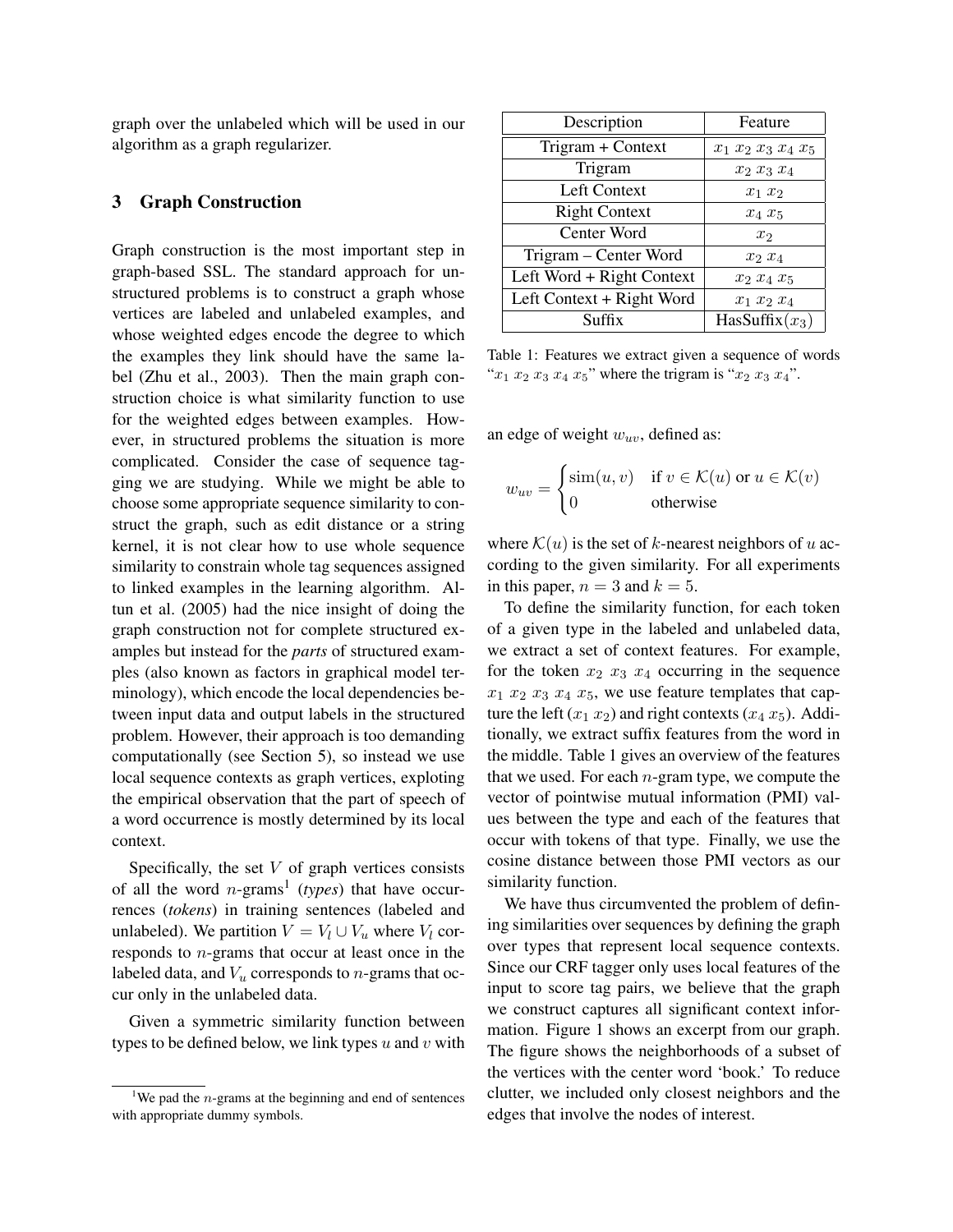

Figure 1: Vertices with center word 'book' and their local neighborhoods, as well as the shortest-path distance between them. Note that the noun (NN) and verb (VB) interpretations form two disjoint connected components.

It is remarkable that the neighborhoods are coherent, showing very similar syntactic configurations. Furthermore, different vertices that (should) have the same label are close to each other, forming connected components for each part-of-speech category (for nouns and verbs in the figure). We expect the similarity graph to provide information that cannot be expressed directly in a sequence model. In particular, it is not possible in a CRF to directly enforce the constraint that similar trigrams appearing in different sentences should have similar POS tags. This constraint however is important during (semi-supervised) learning, and is what makes our approach different and more effective than selftraining.

In practice, we expect two main benefits from our graph-based approach. First, the graph allows new features to be discovered. Many words occur only in the unlabeled data and a purely supervised CRF would not be able to learn feature weights for those observations. We could use self-training to learn weights for those features, but self-training just tends to reinforce the knowledge that the supervised model already has. The similarity graph on the other hand can link events that occur only in the unlabeled data to similar events in the labeled data. Furthermore, because the graph is built over types rather than tokens, it will encourage the same interpretation to be chosen for similar trigrams occurring in different sentences. For example, the word 'unrar' will most likely not occur in the labeled training data. Seeing it in the neighborhood of words for

which we know the POS tag will help us learn the correct POS tag for this otherwise unknown word (see Figure 1).

Second, the graph propagates adjustments to the weights of known features. Many words occur only a handful of times in our labeled data, resulting in poor estimates of their contributions. Even for frequently occurring events, their distribution in the target domain might be different from their distribution in the source domain. While self-training might be able to help adapt to such domain changes, its effectiveness will be limited because the model will always be inherently biased towards the source domain. In contrast, labeled vertices in the similarity graph can help disambiguate ambiguous contexts and correct (some of) the errors of the supervised model.

### 4 Semi-Supervised CRF

Given unlabeled data  $\mathcal{D}_u$ , we only have access to the prior  $p(x)$ . As the CRF is a discriminative model, the lack of label information renders the CRF weights independent of  $p(x)$  and thus we cannot directly utilize the unlabeled data when training the CRF. Therefore, semi-supervised approaches to training discriminative models typically use the unlabeled data to construct a regularizer that is used to guide the learning process (Joachims, 1999; Lawrence and Jordan, 2005). Here we use the graph as a smoothness regularizer to train CRFs in a semisupervised manner.

Our algorithm iterates between the following five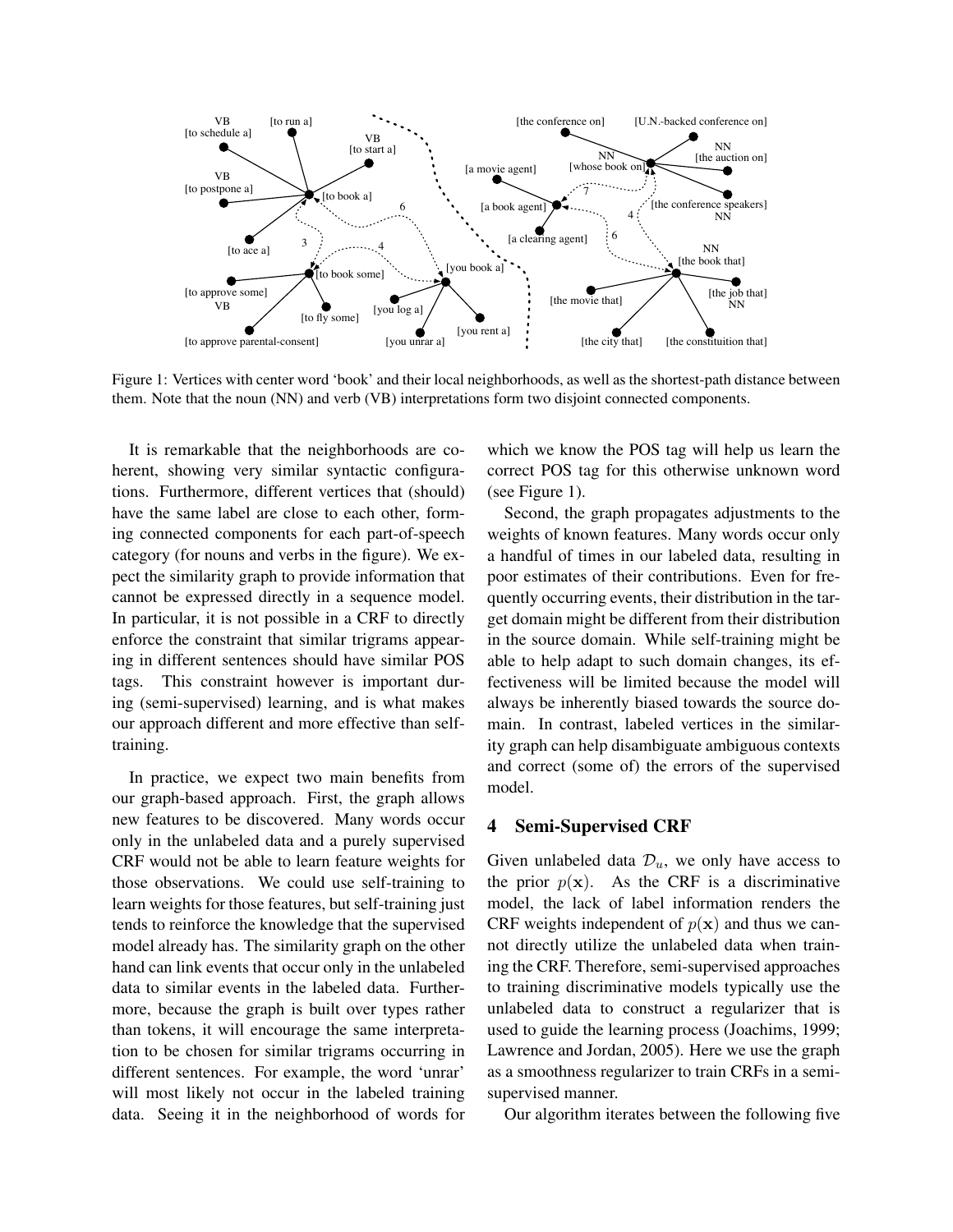Algorithm 1 Semi-Supervised CRF Training  $\Lambda^s = \text{crf-train}(\mathcal{D}_l, \Lambda^0)$ Set  $\Lambda_0^{(t)} = \Lambda^{(s)}$ while not converged do  $\{p\}$  = posterior\_decode( $\mathcal{D}_u$ ,  $\Lambda_{old}$ )  ${q} =$  token\_to\_type( ${p}$ )  ${q} = graph$  propagate $({q})$  $\mathcal{D}^{(1)}_u$  = viterbi<sub>-</sub>decode( $\{\hat{\mathrm{q}}\}$ ,  $\Lambda_{old})$  $\Lambda_{n+1}^{(t)}$  = crf-train( $\mathcal{D}_l \cup \mathcal{D}_u^{(1)}, \Lambda_n^{(t)}$ ) end while Return last  $\Lambda^{(t)}$ 

simple (and convex) steps: Given a set of CRF parameters, we first compute marginals over the unlabeled data (posterior decode). The marginals over tokens are then aggregated to marginals over types (token to type), which are used to initialize the graph label distributions. After running label propagation (graph\_propagate), the posteriors from the graph are used to smooth the state posteriors. Decoding the unlabeled data (viterbi decode) produces a new set of automatic annotations that can be combined with the labeled data to retrain the CRF using the supervised CRF training objective (crftrain). These steps, summarized in Algorithm 1, are iterated until convergence.

### 4.1 Posterior Decoding

Let  $\Lambda_n^{(t)}$  (t refers to target domain) represent the estimate of the CRF parameters for the target domain after the *n*-th iteration.<sup>2</sup> In this step, we use the current parameter estimates to compute the marginal probabilities

$$
p(y_i^{(j)}|\mathbf{x}_i; \Lambda_n^{(t)}) 1 \leq j \leq |\mathbf{x}_i|, i \in \mathcal{D}_l
$$

over POS tags for every word position  $j$  for  $i$  indexing over sentences in  $\mathcal{D}_l \cup \mathcal{D}_u$ .

# 4.2 Token-to-Type Mapping

Recall that our graph is defined over types while the posteriors computed above involve particular tokens. We accumulate token-based marginals to create type marginals as follows. For a sentence  $i$  and word position j in that sentence, let  $T(i, j)$  be the trigram (graph node) centered at position  $j$ . Conversely, for a trigram type u, let  $T^{-1}(u)$  be the set of actual occurrences (tokens) of that trigram  $u$ ; that is, all pairs  $(i, j)$  where i is the index of a sentence where  $u$  occurs and  $\dot{\gamma}$  is the position of the center word of an occurrence of  $u$  in that sentence. We calculate type-level posteriors as follows:

$$
q_u(y) \triangleq \frac{1}{|T^{-1}(u)|} \sum_{(i,j) \in T^{-1}(u)} p(y_i^{(j)} | \mathbf{x}_i; \Lambda_n^{(t)}) .
$$

This combination rule connects the token-centered CRF with the type-centered graph. Other ways of combining the token marginals, such as using weights derived from the entropies of marginals, might be worth investigating.

### 4.3 Graph Propagation

We now use our similarity graph (Section 3) to smooth the type-level marginals by minimizing the following convex objective:

$$
\mathcal{C}(\mathbf{q}) = \sum_{u \in V_l} ||\mathbf{r}_u - \mathbf{q}_u||^2
$$
  
+  $\mu \sum_{u \in V, v \in \mathcal{N}(i)} w_{uv} ||\mathbf{q}_u - \mathbf{q}_v||^2 + \nu \sum_{u \in V} ||\mathbf{q}_u - U||^2$   
s.t.  $\sum_y \mathbf{q}_u(y) = 1 \ \forall u \ \& \ \mathbf{q}_u(y) \ge 0 \ \forall u, y$  (2)

where  $q = \{q_1, q_2, \dots q_{|V|}\}.$  The setting of the hyperparameters  $\mu$  and  $\nu$  will be discussed in Section 6,  $\mathcal{N}(u)$  is the set of neighbors of node u, and  $r_u$  is the empirical marginal label distribution for trigram  $u$  in the labeled data. We use a squared loss to penalize neighboring nodes that have different label distributions:  $||\mathbf{q}_u - \mathbf{q}_v||^2 = \sum_y (\mathbf{q}_u(y) - \mathbf{q}_v(y))^2$ , additionally regularizing the label distributions towards the uniform distribution  $U$  over all possible labels  $Y$ . It can be shown that the above objective is convex in q.

Our graph propagation objective can be seen as a multi-class generalization of the quadratic cost criterion (Bengio et al., 2007). The first term in the above objective requires that we respect the information in our labeled data. The second term is the graph smoothness regularizer which requires that the  $q_i$ 's be smooth with respect to the graph. In other words, if  $w_{uv}$  is large, then  $q_u$  and  $q_v$  should be close in the

 $2$ In the first iteration, we initialize the target domain parameters to the source domain parameters:  $\Lambda_0^{(t)} = \Lambda^{(s)}$ .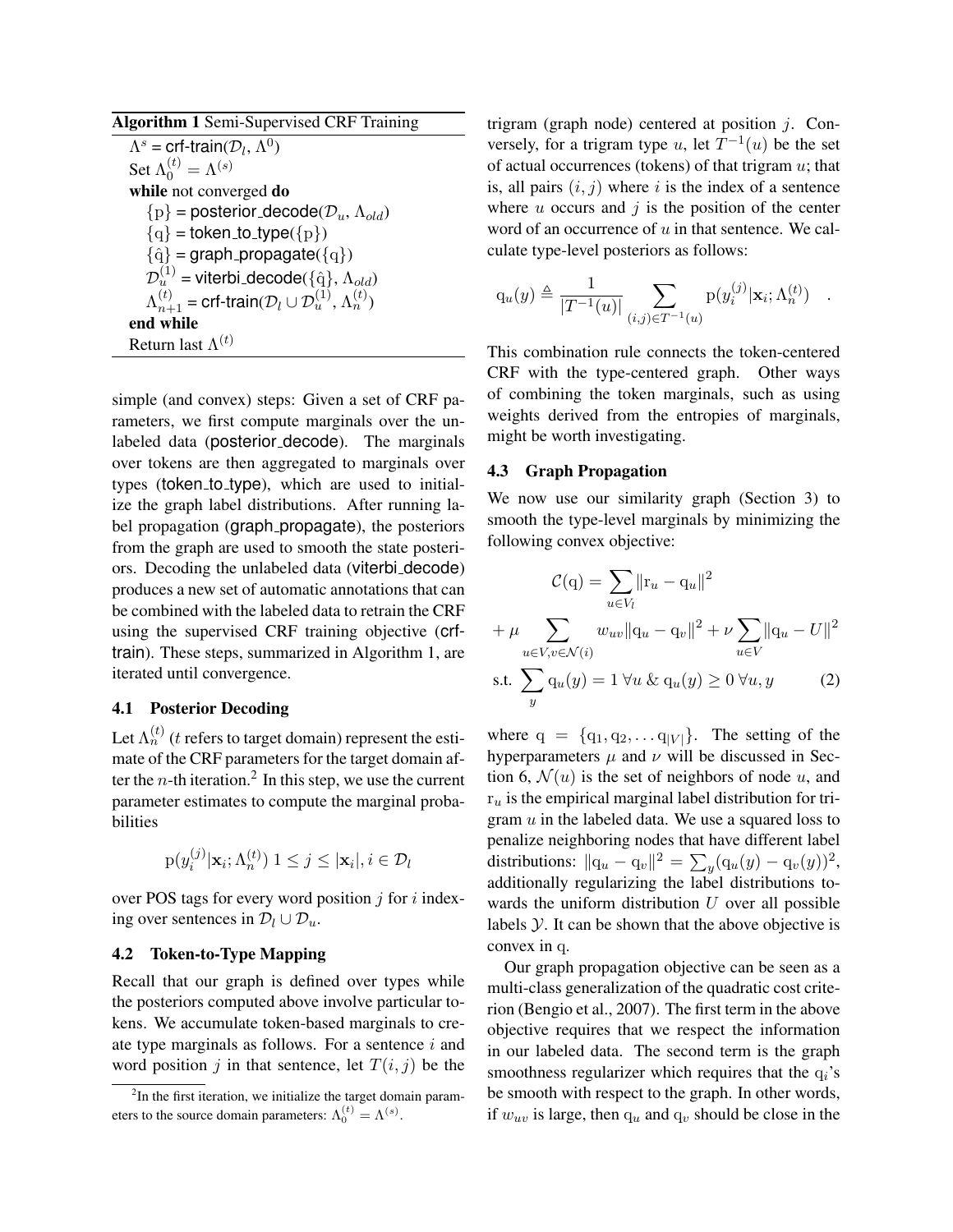squared-error sense. This implies that vertices  $u$  and  $v$  are likely to have similar marginals over POS tags. The last term is a regularizer and encourages all type marginals to be uniform to the extent that is allowed by the first two terms. If a unlabeled vertex does not have a path to any labeled vertex, this term ensures that the converged marginal for this vertex will be uniform over all tags, ensuring that our algorithm performs at least as well as a standard self-training based algorithm, as we will see later.

While the objective in Equation 2 admits a closed form solution, it involves inverting a matrix of order  $|V|$  and thus we use instead the simple iterative update given by

$$
q_u^{(m)}(y) = \frac{\gamma_u(y)}{\kappa_u} \text{ where}
$$
  
\n
$$
\gamma_u(y) = r_u(y)\delta(u \in V_l)
$$
  
\n
$$
+ \sum_{v \in \mathcal{N}(u)} w_{uv} q_v^{(m-1)}(y) + \nu U(y),
$$
  
\n
$$
\kappa_u = \delta(u \in V_l) + \nu + \mu \sum_{v \in \mathcal{N}(u)} w_{uv} \tag{3}
$$

where m is the iteration index and  $\delta$  is the indicator function that returns 1 if and only if the condition is true. The iterative procedure starts with  $q_u^{(0)}(y) = q_u(y)$  as given in the previous section. In all our experiments we run 10 iterations of the above algorithm, and we denote the type marginals at completion by  $q_u^*(y)$ .

# 4.4 Viterbi Decoding

Given the type marginals computed in the previous step, we interpolate them with the original CRF token marginals. This interpolation between type and token marginals encourages similar  $n$ -grams to have similar posteriors, while still allowing  $n$ -grams in different sentences to differ in their posteriors. For each unlabeled sentence  $i$  and word position  $j$  in it, we calculate the following interpolated tag marginal:

$$
\hat{p}(y_i^{(j)} = y | \mathbf{x}_i) = \alpha p(y_i^{(j)} = y | \mathbf{x}_i; \Lambda_n^{(t)}) \n+ (1 - \alpha) q_{T(m,n)}^*(y)
$$
\n(4)

where  $\alpha$  is a mixing coefficient which reflects the relative confidence between the original posteriors from the CRF and the smoothed posteriors from the graph. We discuss how we set  $\alpha$  in Section 6.

The interpolated marginals summarize all the information obtained so far about the tag distribution at each position. However, if we were to use them on their own to select the most likely POS tag sequence, the first-order tag dependencies modeled by the CRF would be mostly ignored. This happens because the type marginals obtained from the graph after label propagation will have lost most of the sequence information. To enforce the first-order tag dependencies we therefore use Viterbi decoding over the combined interpolated marginals and the CRF transition potentials to compute the best POS tag sequence for each unlabeled sentence. We refer to these 1-best transcripts as  $y_i^*, i \in \mathcal{D}_u$ .

### 4.5 Re-training the CRF

Now that we have successfully labeled the unlabeled target domain data, we can use it in conjunction with the source domain labeled data to re-train the CRF:

$$
\Lambda_{n+1}^{(t)} = \underset{\Lambda \in \mathbb{R}^K}{\operatorname{argmin}} \left[ -\sum_{i=1}^l \log p(\mathbf{y}_i | \mathbf{x}_i; \Lambda_n^{(t)}) - \eta \sum_{i=l+1}^{l+u} \log p(\mathbf{y}_i^* | \mathbf{x}_i; \Lambda_n^{(t)}) + \gamma ||\Lambda||^2 \right] \tag{5}
$$

where  $\eta$  and  $\gamma$  are hyper-parameters whose setting we discuss in Section 6. Given the new CRF parameters  $\Lambda$  we loop back to step 1 (Section 4.1) and iterate until convergence. It is important to note that every step of our algorithm is convex, although their combination clearly is not.

### 5 Related Work

Our work differs from previous studies of SSL (Blitzer et al., 2006; III, 2007; Huang and Yates, 2009) for improving POS tagging in several ways. First, our algorithm can be generalized to other structured semi-supervised learning problems, although POS tagging is our motivating task and test application. Unlike III (2007), we do not require target domain labeled data. While the SCL algorithm (Blitzer et al., 2006) has been evaluated without target domain labeled data, that evaluation was to some extent transductive in that the target test data (unlabeled) was included in the unsupervised stage of SCL training that creates the structural correspondence between the two domains.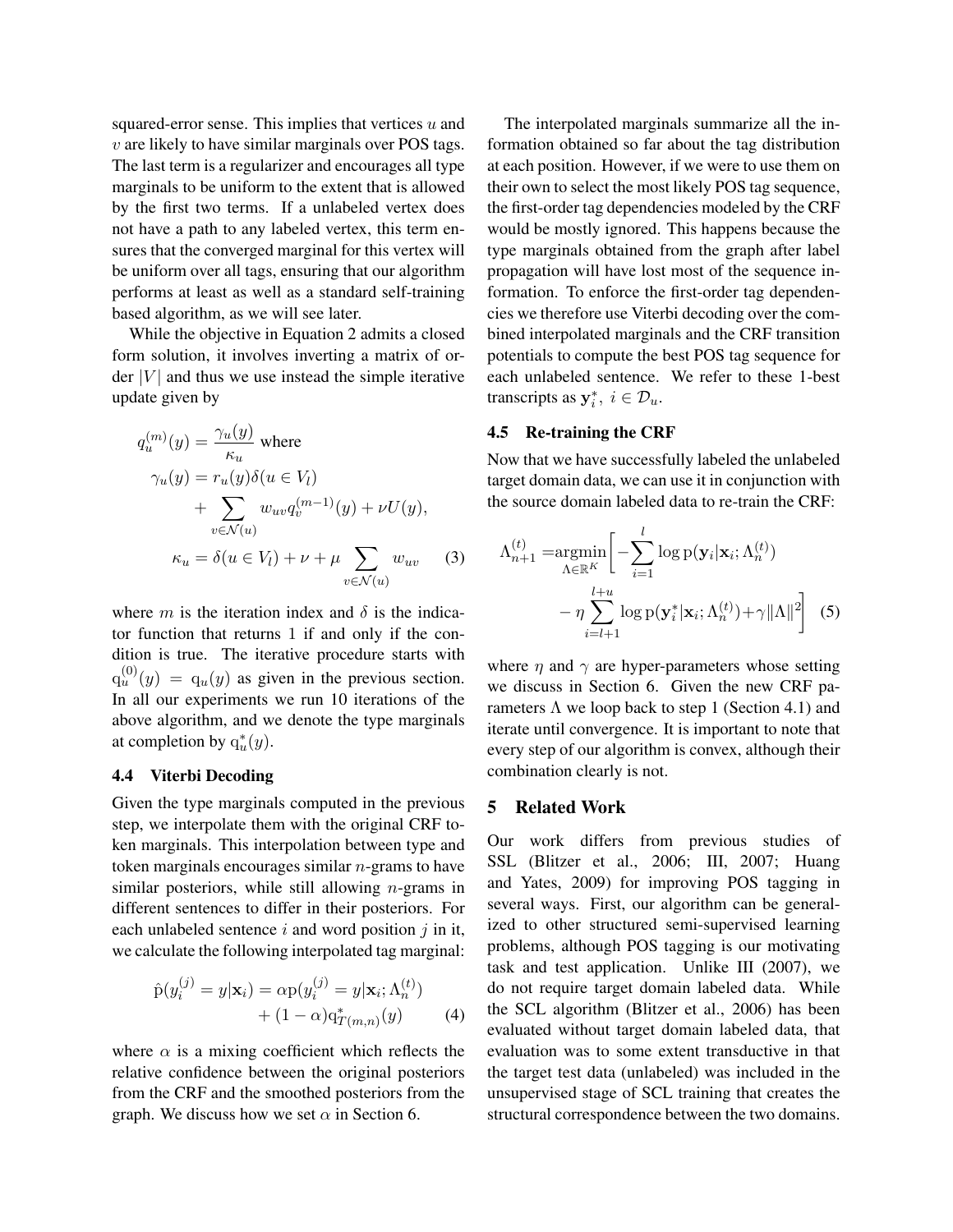We mentioned already the algorithm of Altun et al. (2005), which is unlikely to scale up because its dual formulation requires the inversion of a matrix whose size depends on the graph size. Gupta et al. (2009) also constrain similar trigrams to have similar POS tags by forming cliques of similar trigrams and maximizing the agreement score over these cliques. Computing clique agreement potentials however is NP-hard and so they propose approximation algorithms that are still quite complex computationally. We achieve similar effects by using our simple, scalable convex graph regularization framework. Further, unlike other graph-propagation algorithms (Alexandrescu and Kirchhoff, 2009), our approach is inductive. While one might be able to make inductive extensions of transductive approaches (Sindhwani et al., 2005), these usually require extensive computational resources at test time.

# 6 Experiments and Results

We use the Wall Street Journal (WSJ) section of the Penn Treebank as our labeled source domain training set. We follow standard setup procedures for this task and train on sections 00-18, comprising of 38,219 POS-tagged sentences with a total of 912,344 words. To evaluate our domain-adaptation approach, we consider two different target domains: questions and biomedical data. Both target domains are relatively far from the source domain (newswire), making this a very challenging task.

The QuestionBank (Judge et al., 2006), provides an excellent corpus consisting of 4,000 questions that were manually annotated with POS tags and parse trees. We used the first half as our development set and the second half as our test set. Questions are difficult to tag with WSJ-trained taggers primarily because the word order is very different than that of the mostly declarative sentences in the training data. Additionally, the unknown word rate is more than twice as high as on the in-domain development set (7.29% vs. 3.39%). As our unlabeled data, we use a set of 10 million questions collected from anonymized Internet search queries. These queries were selected to be similar in style and length to the questions in the QuestionBank.<sup>3</sup>

As running the CRF over 10 million sentences can be rather cumbersome and probably unnecessary, we randomly select 100,000 of these queries and treat this as  $\mathcal{D}_u$ . Because the graph nodes and the features used in the similarity function are based on  $n$ -grams, data sparsity can be a serious problem, and we therefore use the entire unlabeled data set for graph construction. We estimate the mutual information-based features for each trigram type over all the 10 million questions, and then construct the graph over only the set of trigram types that actually occurs in the 100,000 random subset and the WSJ training set.

For our second target domain, we use the Penn BioTreebank (PennBioIE, 2005). This corpus consists of 1,061 sentences that have been manually annotated with POS tags. We used the first 500 sentences as a development set and the remaining 561 sentences as our final test set. The high unknown word rate (23.27%) makes this corpus very difficult to tag. Furthermore, the POS tag set for this data is a super-set of the Penn Treebank's, including the two new tags HYPH (for hyphens) and AFX (for common post-modifiers of biomedical entities such as genes). These tags were introduced due to the importance of hyphenated entities in biomedical text, and are used for 1.8% of the words in the test set. Any tagger trained only on WSJ text will automatically predict wrong tags for those words. For unlabeled data we used 100,000 sentences that were chosen by searching MEDLINE for abstracts pertaining to cancer, in particular genomic variations and mutations (Blitzer et al., 2006). Since we did not have access to additional unlabeled data, we used the same set of sentences as target domain unlabeled data,  $\mathcal{D}_u$ . The graph here was constructed over the 100,000 unlabeled sentences and the WSJ training set. Finally, we remind the reader that we did not use label information for graph construction in either corpus.

### 6.1 Baselines

Our baseline supervised CRF is competitive with state-of-the-art discriminative POS taggers (Toutanova et al., 2003; Shen et al., 2007), achieving 97.17% on the WSJ development set (sections 19- 21). We use a fairly standard set of features, including word identity, suffixes and prefixes and detectors

<sup>&</sup>lt;sup>3</sup>In particular, we selected queries that start with an English function word that can be used to start a question (what, who,

when, etc.), and have between 30 and 160 characters.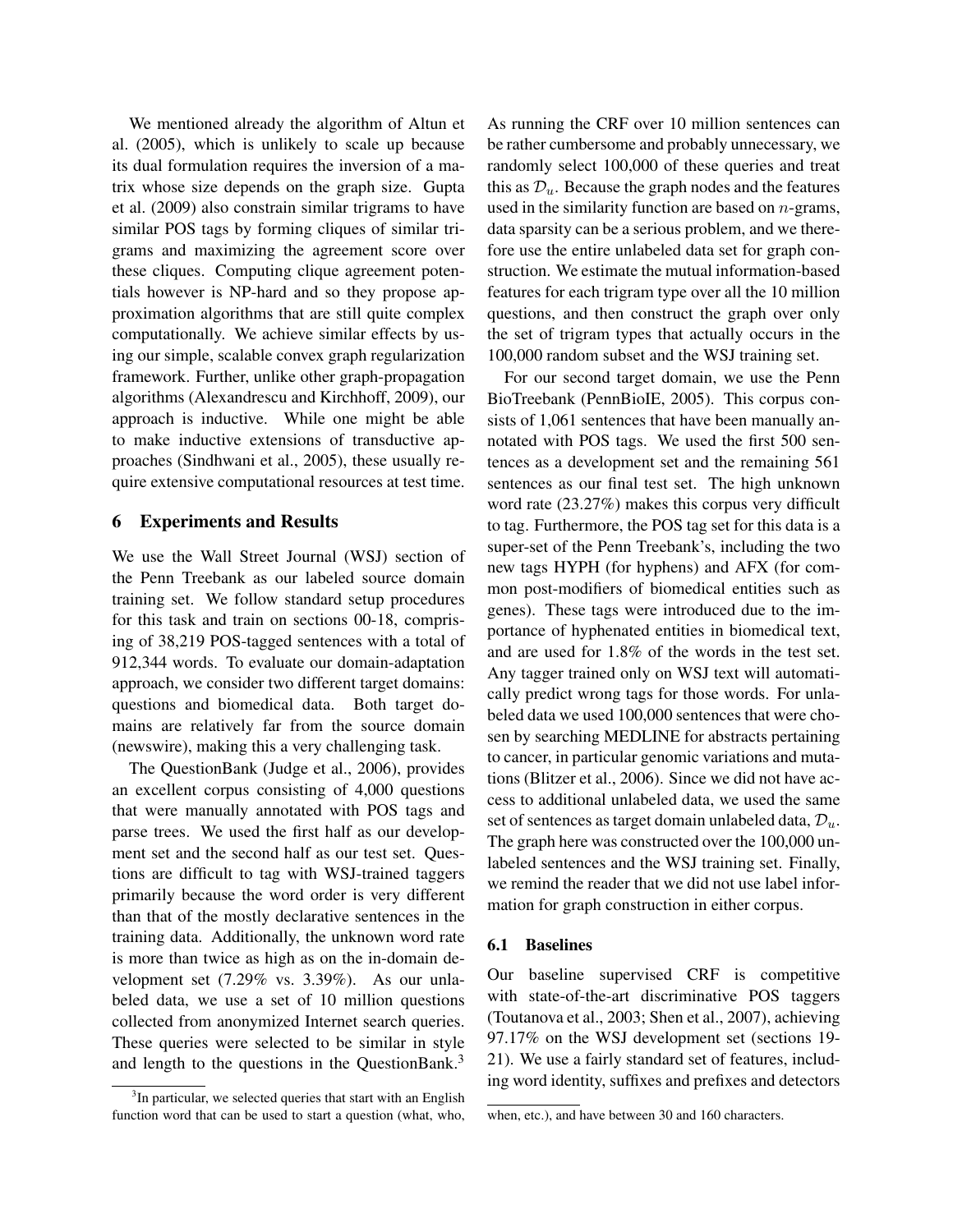|                     | Questions |      | Bio  |      |
|---------------------|-----------|------|------|------|
|                     | Dev       | Eval | Dev  | Eval |
| Supervised CRF      | 84.8      | 83.8 | 86.5 | 86.2 |
| Self-trained CRF    | 85.4      | 84.0 | 87.5 | 87.1 |
| Semi-supervised CRF | 87.6      | 86.8 | 87.5 | 87.6 |

Table 2: Domain adaptation experiments. POS tagging accuracies in %.

for special characters such as dashes and digits. We do not use of observation-dependent transition features. Both supervised and semi-supervised models are regularized with a squared  $\ell_2$ -norm regularizer with weight set to  $0.01$ .

In addition to the supervised baseline trained exclusively on the WSJ, we also consider a semisupervised self-trained baseline ("Self-trained CRF" in Table 2). In this approach, we first train a supervised CRF on the labeled data and then do semisupervised training without label propagation. This is different from plain self-training because it aggregates the posteriors over tokens into posteriors over types. This aggregation step allows instances of the same trigram in different sentences to share information and works better in practice than direct selftraining on the output of the supervised CRF.

### 6.2 Domain Adaptation Results

The data set obtained concatenating the WSJ training set with the 10 million questions had about 20 million trigram types. Of those, only about 1.1 million trigram types occurred in the WSJ training set or in the 100,000 sentence sub-sample. For the biomedical domain, the graph had about 2.2 million trigrams. For all our experiments we set hyperparameters as follows: for graph propagation,  $\mu = 0.5$ ,  $\nu = 0.01$ , for Viterbi decoding mixing,  $\alpha = 0.6$ , for CRF re-training,  $\eta = 0.001$ ,  $\gamma = 0.01$ . These parameters were chosen based on development set performance. All CRF objectives were optimized using L-BFGS (Bertsekas, 2004).

Table 2 shows the results for both domains. For the question corpus, the supervised CRF performs at only 85% on the development set. While it is almost impossible to improve in-domain tagging accuracy and tagging is therefore considered a solved problem by many, these results clearly show that the problem is far from solved. Self-training improves over the baseline by about 0.6% on the development set. However the gains from self-training are more modest (0.2%) on the evaluation (test) set. Our approach is able to provide a more solid improvement of about 3% absolute over the supervised baseline and about 2% absolute over the selftrained system on the question development set. Unlike self-training, on the question evaluation set, our approach provides about 3% absolute improvement over the supervised baseline. For the biomedical data, while the performances of our approach and self-training are statistically indistinguishable on the development set, we see modest gains of about 0.5% absolute on the evaluation set. On the same data, we see that our approach provides about 1.4% absolute improvement over the supervised baseline.

# 7 Analysis & Conclusion

The results suggest that our proposed approach provides higher gains relative to self-training on the question data than on the biomedical corpus. We hypothesize that this caused by sparsity in the graph generated from the biomedical dataset. For the questions graph, the PMI statistics were estimated over 10 million sentences while in the case of the biomedical dataset, the same statistics were computed over just 100,000 sentences. We hypothesize that the lack of well-estimated features in the case of the biomedical dataset leads to a sparse graph.

To verify the above hypothesis, we measured the percentage of trigrams that occur in the target domain (unlabeled) data that do not have any path to a trigram in the source domain data, and the average minimum path length between a trigram in the target data and a trigram in the source data (when such a path exists). The results are shown in Table 3. For the biomedical data, close to 50% of the trigrams from the target data do not have a path to a trigram from the source data. Even when such a path exists, the average path length is about 22. On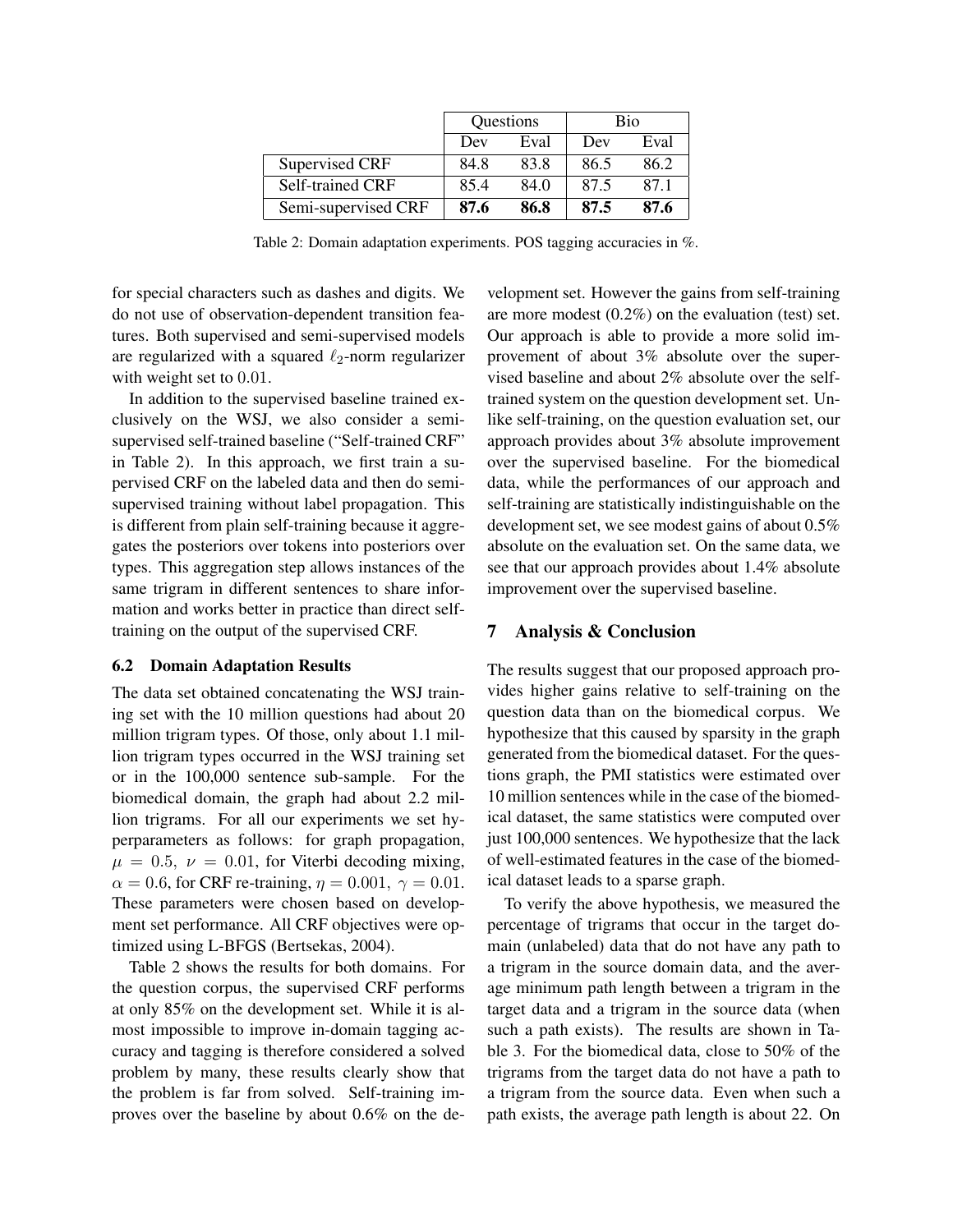|                         | Questions | Bio  |
|-------------------------|-----------|------|
| % of unlabeled trigrams |           |      |
| not connected to        | 12.4      | 46.8 |
| any labeled trigrams    |           |      |
| average path length     |           |      |
| between an unlabeled    | 9.4       | 22.4 |
| trigram and its nearest |           |      |
| labeled trigram         |           |      |

Table 3: Analysis of the graphs constructed for the two datasets discussed in Section 6. Unlabeled trigrams occur in the target domain only. Labeled trigrams occur at least once in the WSJ training data.

the other hand, for the question corpus, only about 12% of the target domain trigrams are disconnected, and the average path length is about 9. These results clearly show the sparse nature of the biomedical graph. We believe that it is this sparsity that causes the graph propagation to *not* have a more noticeable effect on the final performance. It is noteworthy that making use of even such a sparse graph does not lead to any degradation in results, which we attribute to the choice of graph-propagation regularizer (Section 4.3).

We presented a simple, scalable algorithm for training structured prediction models in a semisupervised manner. The approach is based on using as a regularizer a nearest-neighbor graph constructed over trigram types. Our results show that the approach not only scales to large datasets but also produces significantly improved tagging accuracies.

# **References**

- A. Alexandrescu and K. Kirchhoff. 2009. Graph-based learning for statistical machine translation. In *NAACL*.
- Y. Altun, D. McAllester, and M. Belkin. 2005. Maximum margin semi-supervised learning for structured variables. In *Advances in Neural Information Processing Systems 18*, page 18.
- M. Belkin, P. Niyogi, and V. Sindhwani. 2005. On manifold regularization. In *Proc. of the Conference on Artificial Intelligence and Statistics (AISTATS)*.
- Y. Bengio, O. Delalleau, and N. L. Roux, 2007. *Semi-Supervised Learning*, chapter Label Propogation and Quadratic Criterion. MIT Press.
- D Bertsekas. 2004. *Nonlinear Programming*. Athena Scientific Publishing.
- J. Blitzer and J. Zhu. 2008. ACL 2008 tutorial on Semi-Supervised learning.
- J. Blitzer, R. McDonald, and F. Pereira. 2006. Domain adaptation with structural correspondence learning. In *EMNLP '06*.
- A. Blum and T. Mitchell. 1998. Combining labeled and unlabeled data with co-training. In *COLT: Proceedings of the Workshop on Computational Learning Theory*.
- U. Brefeld and T. Scheffer. 2006. Semi-supervised learning for structured output variables. In *ICML06, 23rd International Conference on Machine Learning*.
- O. Chapelle, B. Scholkopf, and A. Zien. 2007. *Semi-Supervised Learning*. MIT Press.
- R. Collobert, F. Sinz, J. Weston, L. Bottou, and T. Joachims. 2006. Large scale transductive svms. *Journal of Machine Learning Research*.
- A. Corduneanu and T. Jaakkola. 2003. On information regularization. In *Uncertainty in Artificial Intelligence*.
- Y. Grandvalet and Y. Bengio. 2005. Semi-supervised learning by entropy minimization. In *CAP*.
- R. Gupta, S. Sarawagi, and A. A. Diwan. 2009. Generalized collective inference with symmetric clique potentials. *CoRR*, abs/0907.0589.
- G. R. Haffari and A. Sarkar. 2007. Analysis of semisupervised learning with the Yarowsky algorithm. In *UAI*.
- F. Huang and A. Yates. 2009. Distributional representations for handling sparsity in supervised sequencelabeling. In *ACL-IJCNLP '09: Proceedings of the Joint Conference of the 47th Annual Meeting of the ACL and the 4th International Joint Conference on Natural Language Processing of the AFNLP: Volume 1*. Association for Computational Linguistics.
- H. Daume III. 2007. Frustratingly easy domain adaptation. In *Proceedings of the 45th Annual Meeting of the Association of Computational Linguistics*, pages 256–263, Prague, Czech Republic, June. Association for Computational Linguistics.
- T. Joachims. 1999. Transductive inference for text classification using support vector machines. In *Proc. of the International Conference on Machine Learning (ICML)*.
- Thorsten Joachims. 2003. Transductive learning via spectral graph partitioning. In *Proc. of the International Conference on Machine Learning (ICML)*.
- J. Judge, A. Cahill, and J. van Genabith. 2006. Questionbank: Creating a corpus of parse-annotated questions. In *Proceedings of the 21st International Conference on Computational Linguist ics and 44th Annual Meeting of the Association for Computational Linguistics*, pages 497–504.